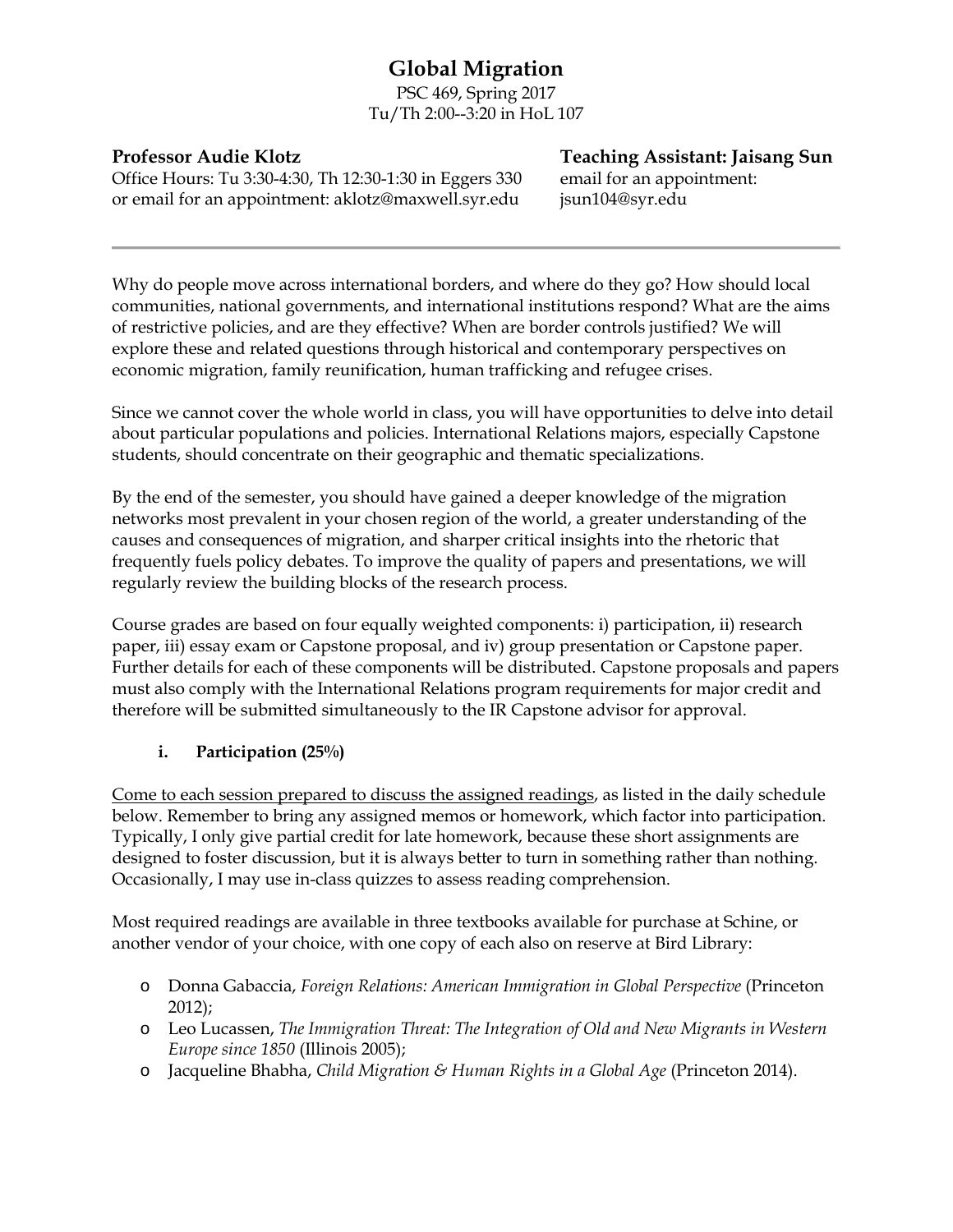Additional required readings and audio-visual materials will be posted on Blackboard (BB) <blackboard.syr.edu>. BB will also contain guidelines and submission links for assignments, provide additional research resources, and allow you to view grades. In addition, I routinely use it for updates on office hours, announcements of events on campus, and useful links.

Silence and put away cellphones, tablets and laptops. Surfing the web or texting distracts you *and* people around you, including me. Plus, studies demonstrate that taking handwritten notes bolsters comprehension. That said, you may request an exemption by making an appointment with me to discuss your unique circumstances. Unconvinced? Read about some of those studies:

#### <http://m.chronicle.com/article/The-Benefits-of-No-Tech-Note/228089/> <https://www.scientificamerican.com/article/a-learning-secret-don-t-take-notes-with-a-laptop/>

Be accountable for any absences. Success in this course requires regular attendance, yet I understand that sometimes life is beyond our control. If ill, send me an email whenever possible. For extended absences, please provide a note from your doctor or clinic once you have recovered. If you anticipate being absent for officially-sanctioned activities, including team events or religious holidays, let me know in advance, with supporting documentation. For religious holidays, notify me (per university policy) via MySlice during the first two weeks of the semester. Then see me to arrange any alternative deadlines.

# **ii. Research Paper (25%)**

During Module 1, we focus on the causes of migration, especially how networks develop and their subsequent effects. You will select an immigrant community in the United States and trace its evolution, from initial arrivals to the present day. As we read for class about broad patterns, you will map similarities and differences with your community, culminating in a (5-8 page) research paper. To avoid penalties for late assignments, always talk to me *before* the due date. Usually I am generous with extensions for papers, because I prefer to read your best work.

In addition to creating distractions, technology facilitates the unintentional kind of plagiarism that results from easy cutting and pasting from websites. Therefore, we will repeatedly review how to paraphrase, properly acknowledge sources, and otherwise maintain academic writing standards. Our main resource will be Lisa Baglione's guidebook, *Writing a Research Paper in Political Science* (any edition, available for purchase and on reserve at the library).

Primarily to protect your work from being copied by anyone else, you will submit papers for this class through Turnitin.com via Blackboard, whereupon they become part of the site's reference database for the sole purpose of detecting plagiarism. I also like TurnItIn for the automated feedback you receive on paraphrasing skills ("authenticity score"). For details of SU's newly-revised academic integrity policies, see [http://academicintegrity.syr.edu/.](http://academicintegrity.syr.edu/)

Students needing any disability-related academic accommodations must register with the Office of Disability Services (804 University Avenue, Room 309, 315-443-4498). Once you provide me with an Accommodation Authorization Letter, we can make appropriate arrangements. Since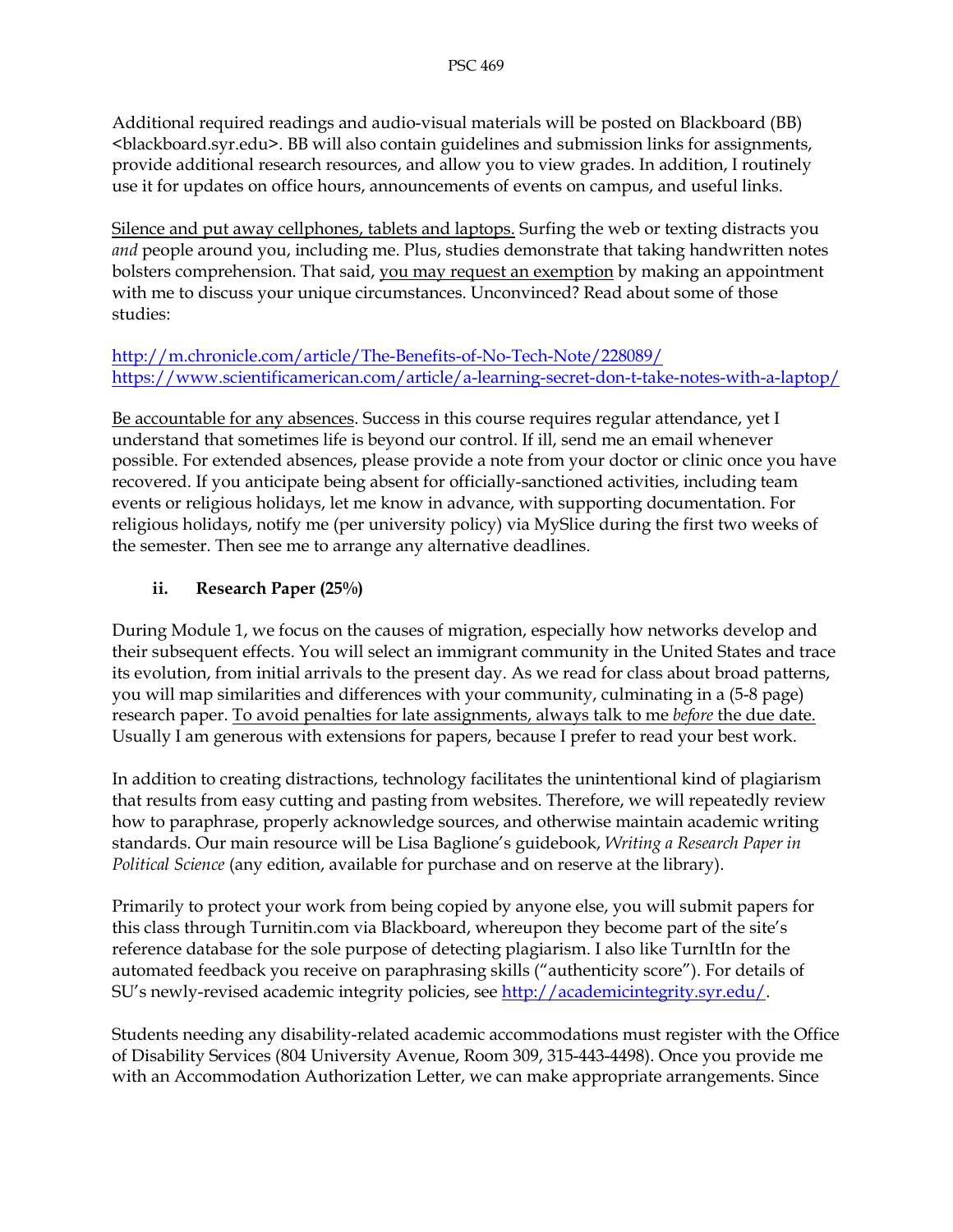these accommodations cannot be retroactive, be sure to contact ODS early in the term. See <http://disabilityservices.syr.edu/> for additional details about policies and resources.

# **iii. Essay Exam / Capstone Proposal (25%)**

During Module 2, we explore contemporary political concerns that result from migration, especially varying approaches to "immigrant incorporation" (i.e., integration), using a comparative historical perspective. In class, we will sample from countries around the world.

Students taking the exam will draw on the course readings to select a subset of countries to compare and contrast. Intermediate steps will hone your skills in case selection. Although these essays do not require additional research, the same guidelines as for the research paper apply.

For Capstone students, you will submit a project proposal, which will include a draft literature review, per IR program requirements. This document also needs to be submitted to the IR program for approval. Topics are not required to draw upon a theme or policy introduced in Module 2, although they might. Detailed guidelines will be distributed.

# **iv. Presentation / Capstone Paper (25%)**

For Module 3 on global governance, small groups will research a current transnational issue and present a policy proposal to the class. The group as a whole will receive a baseline grade, but individuals may earn higher or lower grades depending upon engagement with the other presentations (e.g., show up and ask questions). Although not making presentations, Capstone students should be active audience members (as part of your general class participation grade).

Capstone papers are due **by 10am on Tuesday, May 9th** (the scheduled day for a final exam) via Blackboard. Also submit to the IR program (via their separate BB link) for their approval.

The remainder of this syllabus includes:

- ° Schedule of readings and assignment due dates;
- ° Guidelines for effective class participation;
- ° Overview of the Capstone process;
- ° Memo 1 to be completed in class.

**Questions?** You can always ask quick questions immediately after class or via email. Otherwise, please take advantage of office hours or make an appointment.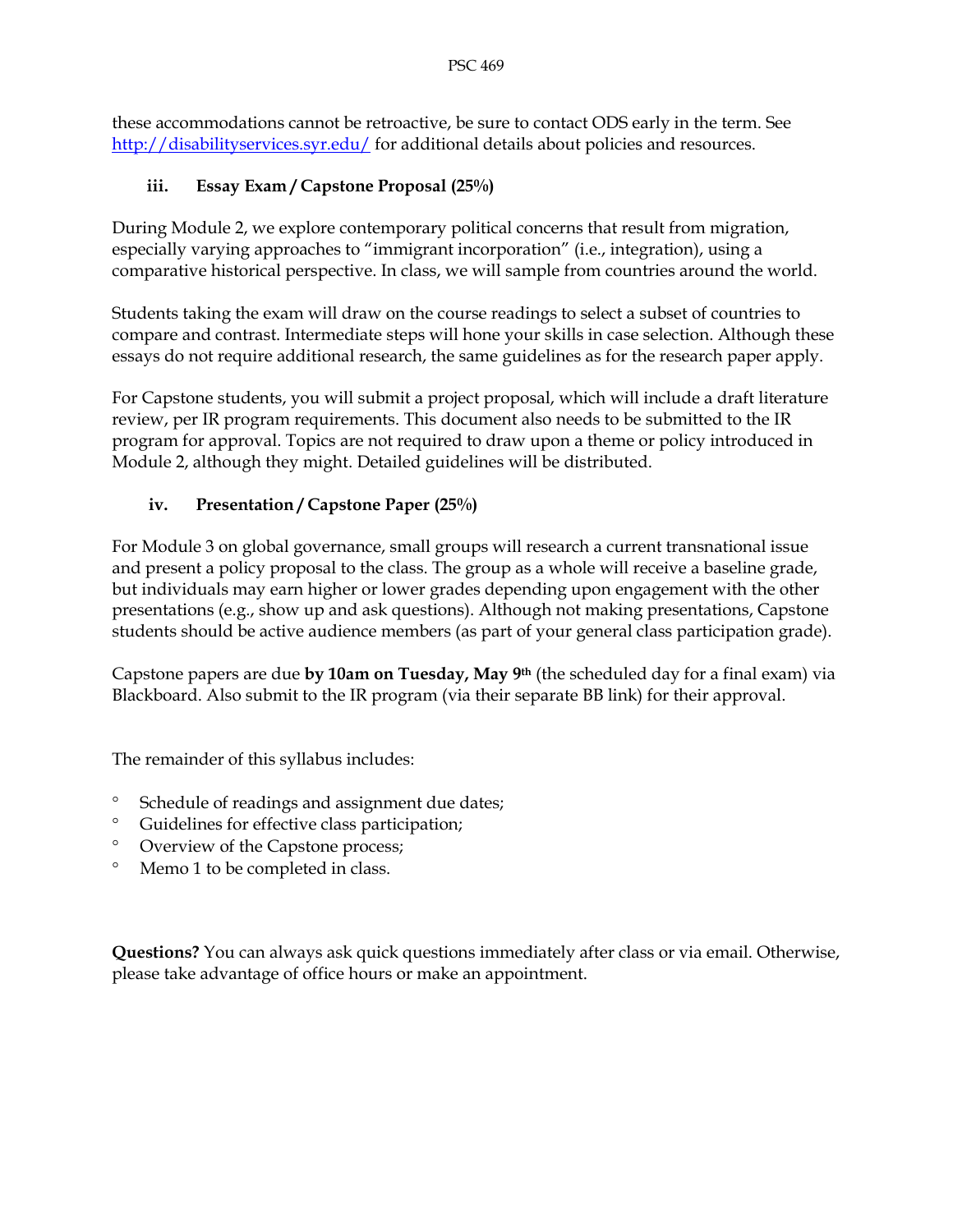# **SCHEDULE**

#### Tu 1/17: Introduction

No reading: we will review the course agenda and requirements.

 $\triangleright$  Memo 1 to be completed in class.

# Th 1/19: Defining Migration

- ° Read: Unni Wikan, "Citizenship on Trial: Nadia's Case," *Daedalus* 129 (4), Fall 2000, 55-76 [posted on BB  $\rightarrow$  Assignments  $\rightarrow$  Readings].
- ° Read: Bhabha, *Child Migration*, Introduction, pp. 1-15.

# **Module 1: Migration Networks**

#### Tu 1/24: Causes of Migration

- ° Read: Stephen Castles and Mark Miller, *Age of Migration: International Population Movements in the Modern World*, 3rd ed. (Guilford 2003), ch.2, pp. 20-**32** [BB].
- ° Read: Gabaccia, *Foreign Relations*, Introduction.
- > Guidelines for Research Paper distributed.

#### Th 1/26: Settler Societies

° Read: Gabaccia, *Foreign Relations*, ch.1.

#### Tu 1/31: Mass Migration

- ° Read: Gabaccia, *Foreign Relations*, ch.2.
- Topic selection for Research Paper due in class.

#### Th 2/2: Restrictions

° Read: Gabaccia, *Foreign Relations*, ch.3.

# Tu 2/7: Expansion

- ° Read: Gabaccia, *Foreign Relations*, ch.4.
- $\triangleright$  Submit Annotated Bibliography in class or via BB.

[University Lecture: Jhumpa Lahiri, author of *The Namesake*, 7:30 in Hendricks Chapel.]

#### Th 2/9: Regional Dynamics

° Read: Bruno Ramirez, *Crossing the 49th Parallel: Migration from Canada to the United States, 1900-1930* (Cornell 2001), ch.2, pp. 35-65 [BB].

# Tu 2/14: Alternative Destinations

- ° Read: Robert Huttenback, "The British Empire as a 'White Man's Country'—Racial Attitudes and Immigration Legislation in the Colonies of White Settlement," *Journal of British Studies* 13 (1), November 1972, 108-137 [BB].
- ° Read: David FitzGerald and David Cook-Martín, "Argentina," in *Culling the Masses: The Democratic Origins of Racist Immigration Policy in the Americas* (Harvard 2014), ch.8 [BB].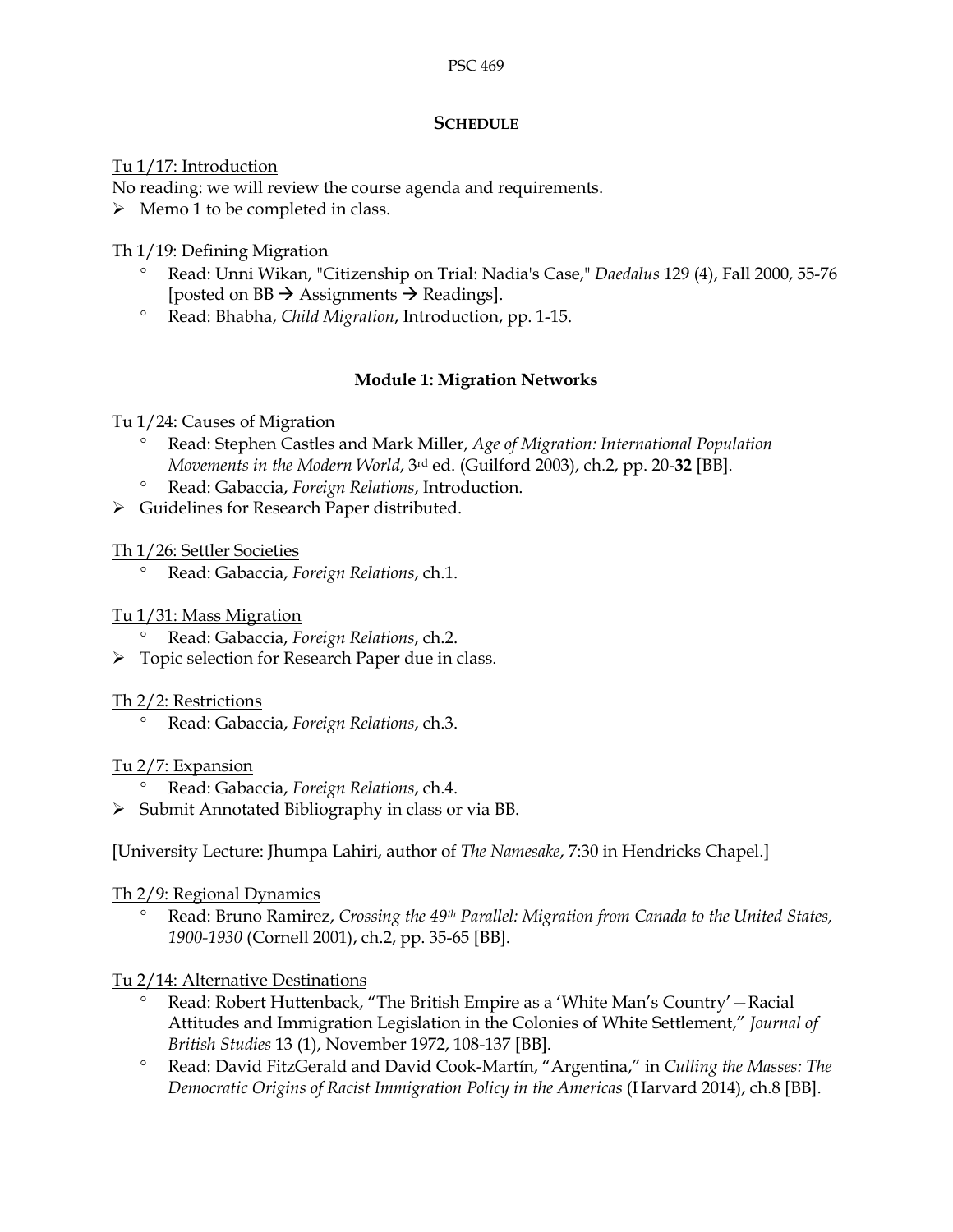Th 2/16: Thesis Day

 $\triangleright$  Draft Thesis Statement due in class.

Tu 2/21: Research Day—No Class

Optional: appointments with TA and/or Writing Center

Th 2/23: Papers due—No Class

 $\triangleright$  Submit papers via BB  $\rightarrow$  Assignments  $\rightarrow$  Paper] by midnight.

# **Module 2: Integration Policies**

#### Tu 2/28: Consequences of Migration

- ° Read: Castles and Miller, *Age of Migration*, ch.2, pp. **32**-48 [BB].
- ° Read: Lucassen, *Immigrant Threat*, Introduction.
- > Memo 2 distributed.

#### Th 3/2: Britain

- ° Read: Lucassen, *Immigration Threat*, chs.1&5.
- > Memo 2 due in class.

#### Tu 3/7: France

° Read: Lucassen, *Immigration Threat*, chs.3&7.

Th 3/9: Germany

° Read: Lucassen, *Immigration Threat*, chs.2&6.

# Tu 3/14 & Th 3/16: Spring Break – No Classes

# Tu 3/21: Hypotheses for Comparative Analysis

- ° Read: Lucassen, *Immigration Threat*, ch.7.
- ° Tiffany Joseph, *Race on the Move: Brazilian Migrants and the Global Reconstruction of Race* (Stanford 2015), ch.2.
- $\triangleright$  Essay question(s) distributed in class.
- $\triangleright$  Capstone proposals due in class.

# Th 3/23: Brazil

° Read: Jeffrey Lesser, *Negotiating National Identity: Immigrants, Minorities, and the Struggle for Ethnicity in Brazil* (Duke 1999), ch.4.

# Tu 3/28: South Africa

Read: Asli Ilgit and Audie Klotz, "How Far Does 'Societal Security' Travel? Securitization in South African Immigration Policy," *Security Dialogue* 45 (2), April 2014, 137-155 [BB].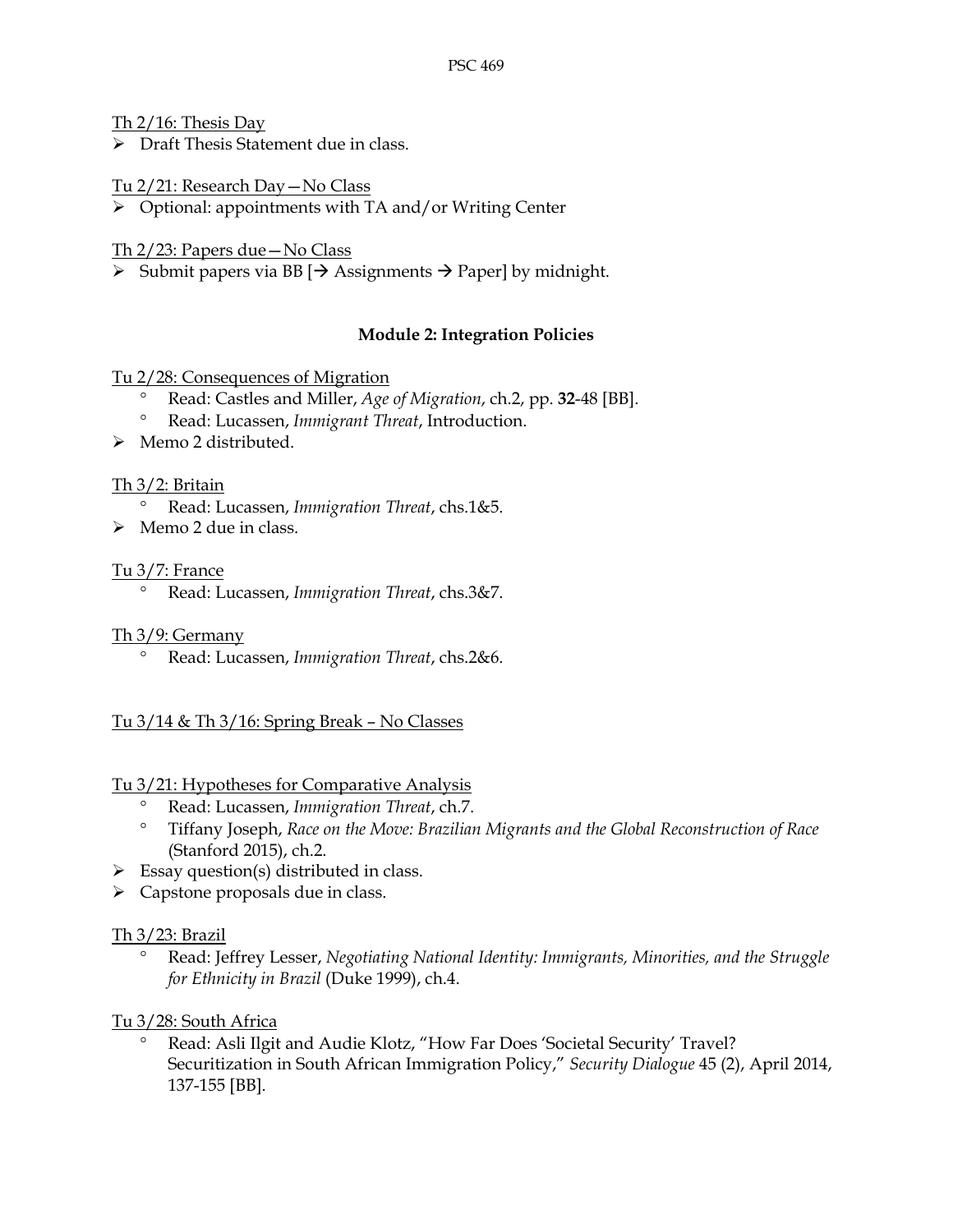Th 3/30: Japan

° Read: Apichai Shipper, "Criminals or Victims? The Politics of Illegal Foreigners in Japan," *Society for Japanese Studies* 31 (2), Summer 2005, 299-327.

# Tu 4/4: Review (no additional readings)

- Group Presentation guidelines distributed in class.
- $\triangleright$  Capstone Research Day = class optional depending on topic

# Th 4/6: Exams Due—No Class

- $\triangleright$  Submit papers via BB by midnight
- $\triangleright$  Capstone Research Day no class

# **Module 3: Global Governance**

# Tu 4/11: Do Migrants Have Rights?

- ° Read: Bhabha, *Child Migration*, chs.1&2.
- $\triangleright$  Topic preferences due in class.

# Th 4/13: Human Trafficking

- ° Read: Bhabha, *Child Migration*, ch.4.
- $\triangleright$  Group assignments distributed in class.

# Tu 4/18: War & Refugees

- ° Read: Bhabha, *Child Migration*, chs.5&6.
- Th 4/20: Labor & Development
	- ° Read: Bhabha, *Child Migration*, ch.7.

# Tu 4/25: Presentation Planning Day

# Th 4/27: Presentations

# Tu 5/2: Presentations

# **Tu 5/9 (the scheduled day for a final exam)—Presentations TBD**

Whether we meet depends on how many students/groups are making presentations. Do not make travel plans until presentation schedule confirmed.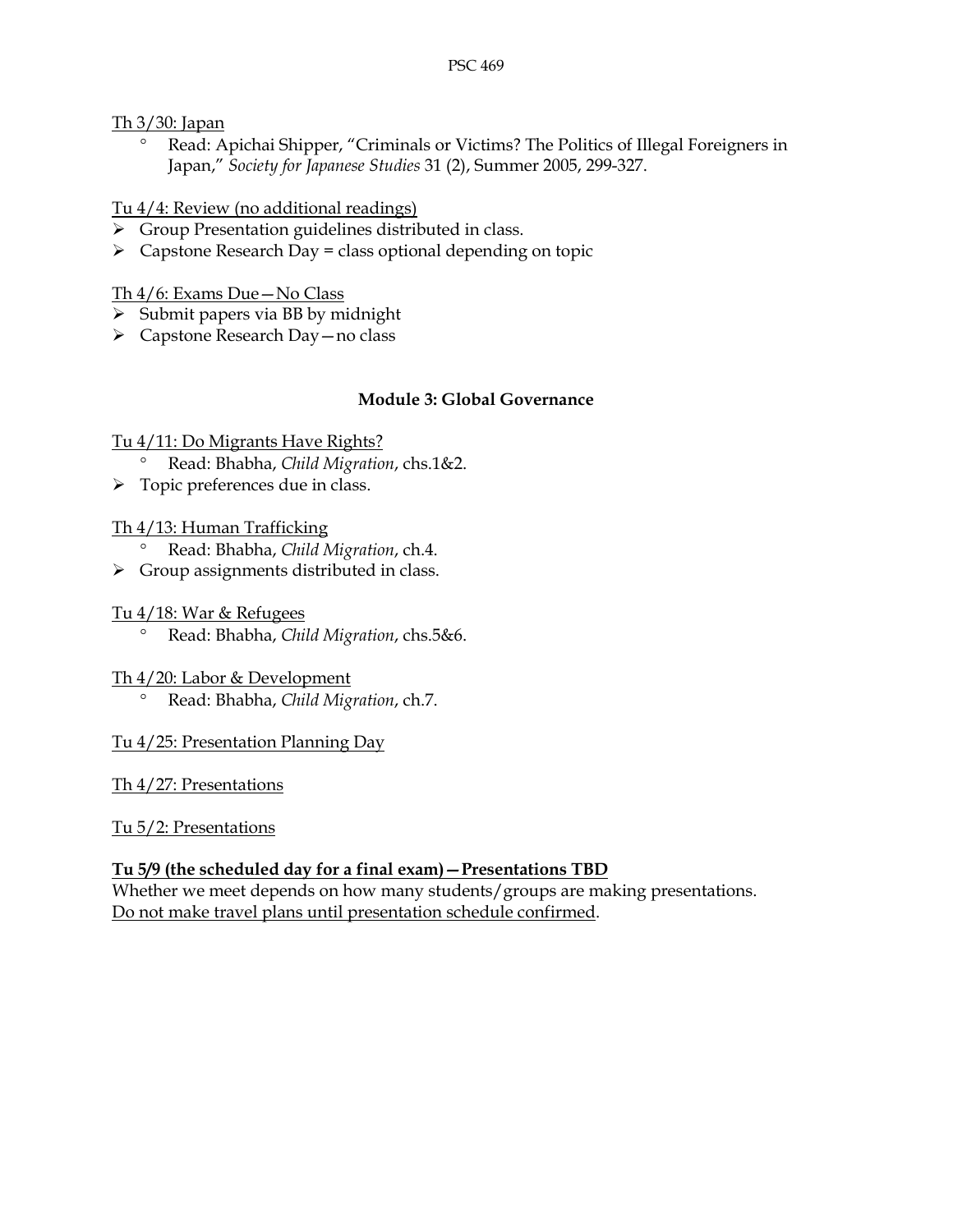#### **Guidelines for Class Participation**

Participation involves more than talking – it entails constructive and respectful contributions to discussion. Quantity isn't quality. Some people who voice their opinions freely may actually contribute less than those who say insightful things less frequently. I do take into account personalities when I give participation grades but as a prerequisite, your physical presence in the classroom is essential. And regardless of personality differences, all of us can take steps that improve discussion.

If you're naturally talkative, be diligent about listening and responding to others, rather than simply stating your own views. You might wait to offer a second comment until you've seen that most of the others have said something. If you're a shy person, challenge yourself to contribute more often. One way is to offer a question or comment early on; this strategy enables you to influence the direction of discussion rather than having to jump into the middle of debate, which many people find more difficult. Or if even that is a big step, give me some of your questions or reactions to the readings in writing before class. I can then voice them or create an opening for you to speak.

Your contributions will be most relevant if you come to class having done the reading – and a bit more. Think of a few questions or reactions. Prepare by identifying the author's main point. Most articles and books are written to expedite this process: read the introduction and conclusion first; then look for how the subsections substantiate the overall argument. (Think of these also as models for organizing your own written work.) Writing up a brief summary or outline will help. Once you understand what the author is claiming, you can consider whether you are convinced.

In general, there are two types of critiques. Those that dispute the internal logic of the argument question whether the author is being consistent or supplies sufficient evidence to support his/her claims. Those that propose an alternative explanation stress factors that the author presumably ignores. Thinking comparatively also helps. Do you know something about a place where something similar – or strikingly different – happened? Also consider how one week's readings fit with previous assignments.

Grades for participation are based primarily on individual contributions but also include a collective component, in recognition that creating a positive dynamic between individuals makes a crucial difference. The size of the class also matters; my expectations are scaled up or down accordingly.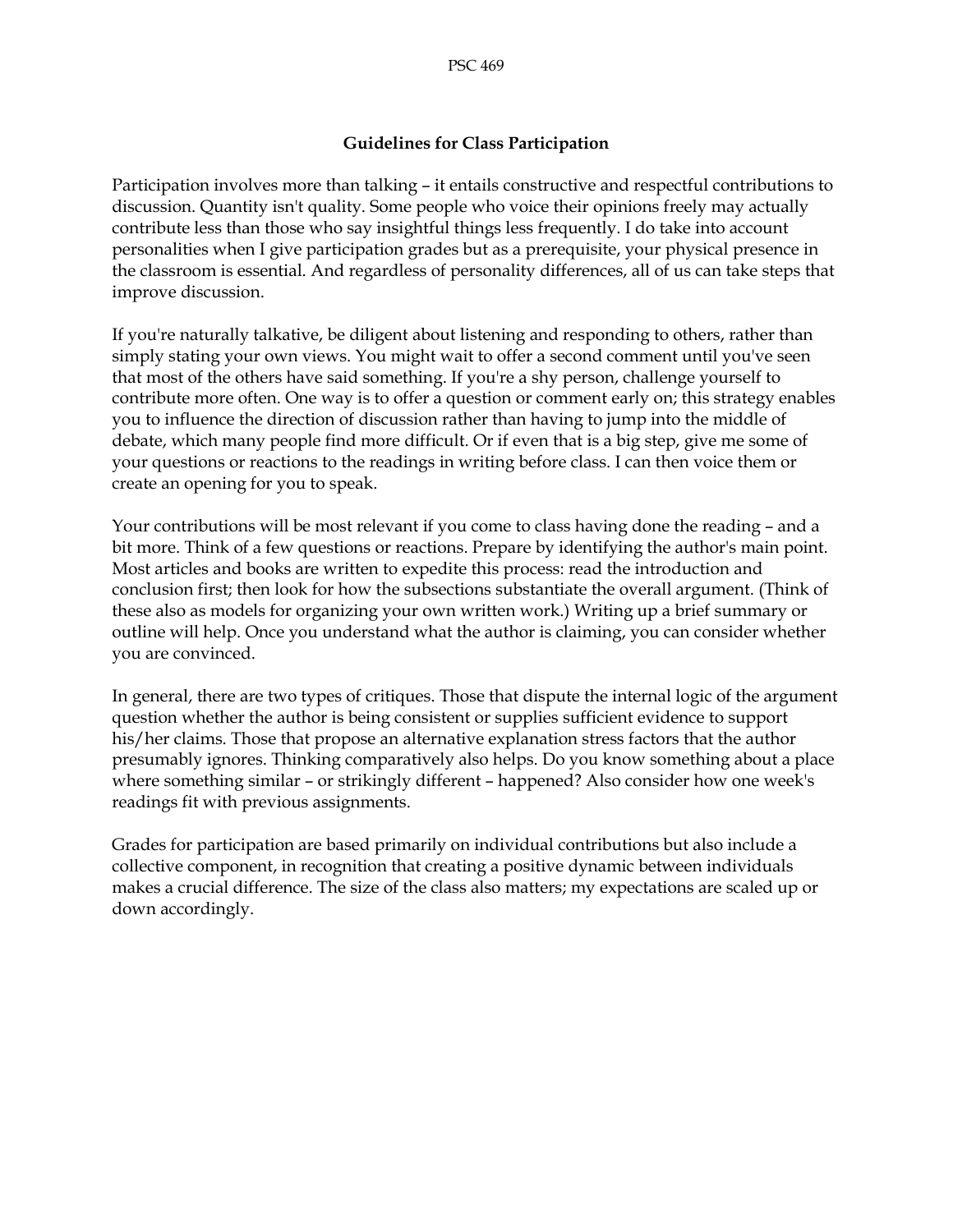#### **Guidelines for International Relations Capstone**

Capstone projects need to comply with requirements set by the International Relations program. Therefore, completing a research paper for this course does not automatically guarantee approval by the IR program. However, if you follow the steps required for this course, you should produce a paper of sufficient quality. These steps include writing two documents:

- 1. Proposal by "midterm" to be discussed with the IRP Capstone advisor = Proposal due for PSC469 the week after spring break (Tuesday, March 21st). Plan ahead—make your IRP appointment *now* for a day/time that suits your schedule approximately a week after submission.
	- a. This proposal should engage a topic that combines your geographic and thematic specialties.
	- b. This proposal will explain the significance of your main question and an initial survey of existing scholarly claims that seek to answer your question (i.e., a "literature review"). See related chapters in the Baglione guidebook.
	- c. This proposal will indicate some of the sources ("data") and techniques ("methods") you intend to use for answering your question. Again, make use of the Baglione guidebook.
	- d. See the IRP proposal guidelines for optional additional components (e.g., annotated bibliography). Since different theoretical schools and disciplines take distinctive approaches to methodology, you are not *required* to test hypotheses.
- 2. Paper that demonstrates original research, with a minimum 4000 words  $($   $\sim$  12-15 pages depending on font and such), excluding bibliography and any illustrations.
	- a. Think of the proposal as a road map, rather than a plan from which you cannot deviate. Research may lead you down unexpected paths. Evidence may undermine key assumptions or force you to hone hypotheses.
	- b. Take advantage of both the Professor and the TA for guidance during the research process. We will set individualized deadlines for reviewing draft installments of your paper.
	- c. Polished final papers are due no later than 10am on Tuesday, May 9th (the scheduled final exam day). If the class meets that day for presentations, your presence is required. Any requests for extension should be made no later than noon on May 8th.